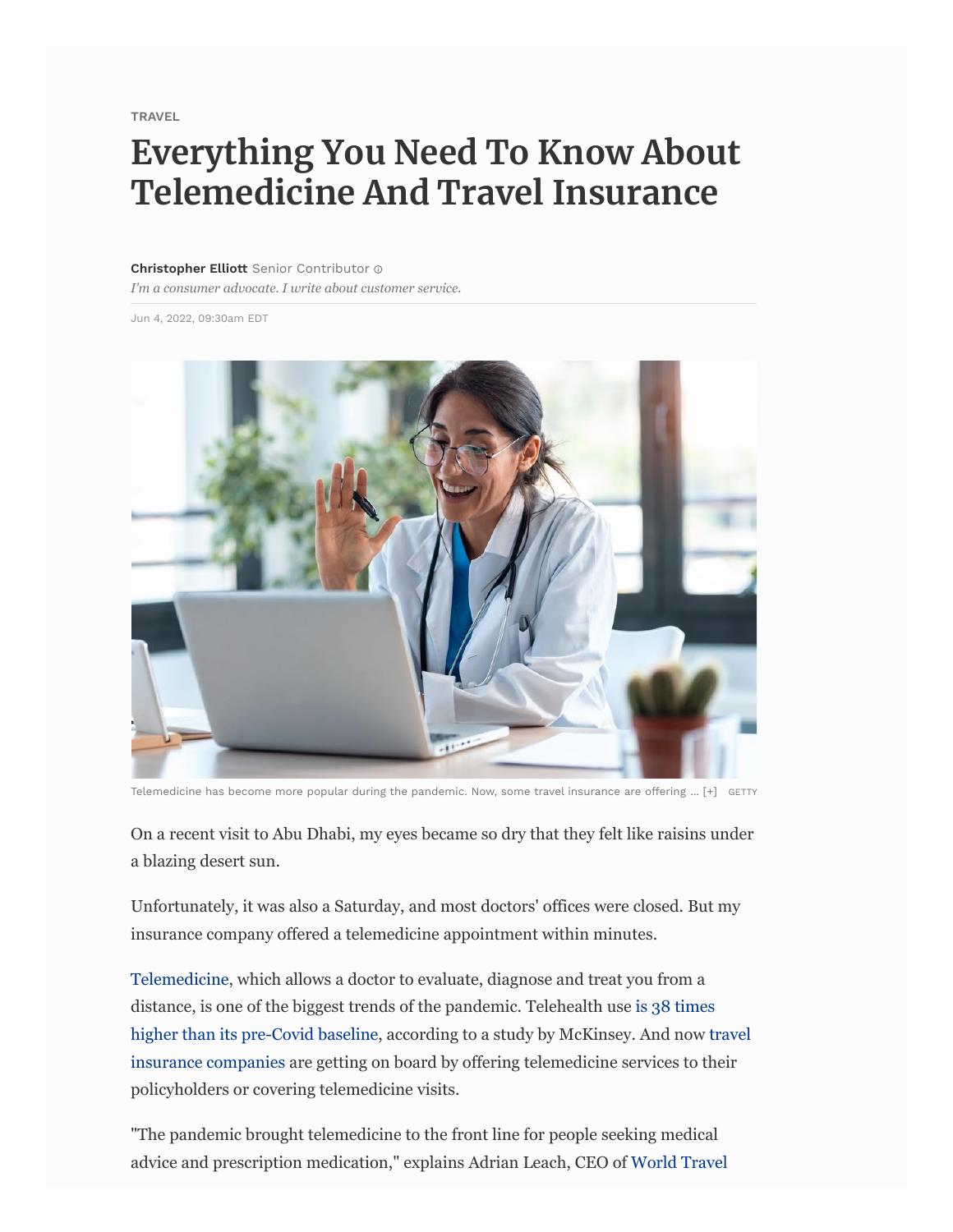[Protection. "Many healthcare centers and medical assistance providers have](https://worldtravelprotection.com/) increased their telehealth capabilities in the last two years."

The latest company to do so is [AIG Travel](https://www.forbes.com/advisor/travel-insurance/aig-travel-insurance-review/) (Travel Guard). It just announced an agreement with medical services provider [New Frontier Group](https://newfrontiergroup.com/) for international telehealth and pharmacy services for its international travelers. New Frontier will [support AIG's eight global service centers](https://www.travelguard.com/corporate-travel/about-us/corporate-travel-news/aig-travel-announces-telehealth-services) with telemedicine and local prescription services to travelers from the U.S., Canada, and certain Middle Eastern countries.

The new telemedicine offerings raise a few questions for travelers. Among them: What kind of travel insurance do I need? Should I get a policy that has telehealth services or that covers telehealth? How do I find a policy with a telemedicine option? And most importantly, how do I use a travel insurance company's telemedicine services if I need them?



Telehealth can be effective for treating problems like dry eye. GETTY

### **Itchy eyes in the United Arab Emirates**

My eye problem shows the challenges of offering telemedicine services abroad. My insurance company, GeoBlue, could offer telemedicine services because the Emirati government [accepts prescriptions written by American doctors](https://www.doh.gov.ae/en/pqr/physicians). But that's not universally true, but the usefulness of telemedicine can be limited if your location does not accept U.S. prescriptions.

"GeoBlue has robust telemedicine services that are available around the clock to diagnose patients and even provide them with a prescription," says Joe Cronin, president of [International Citizens Insurance.](https://www.internationalinsurance.com/) "Their network of telemedicine doctors is worldwide, so there is a good chance the doctor will be able to prescribe in the country you're located in."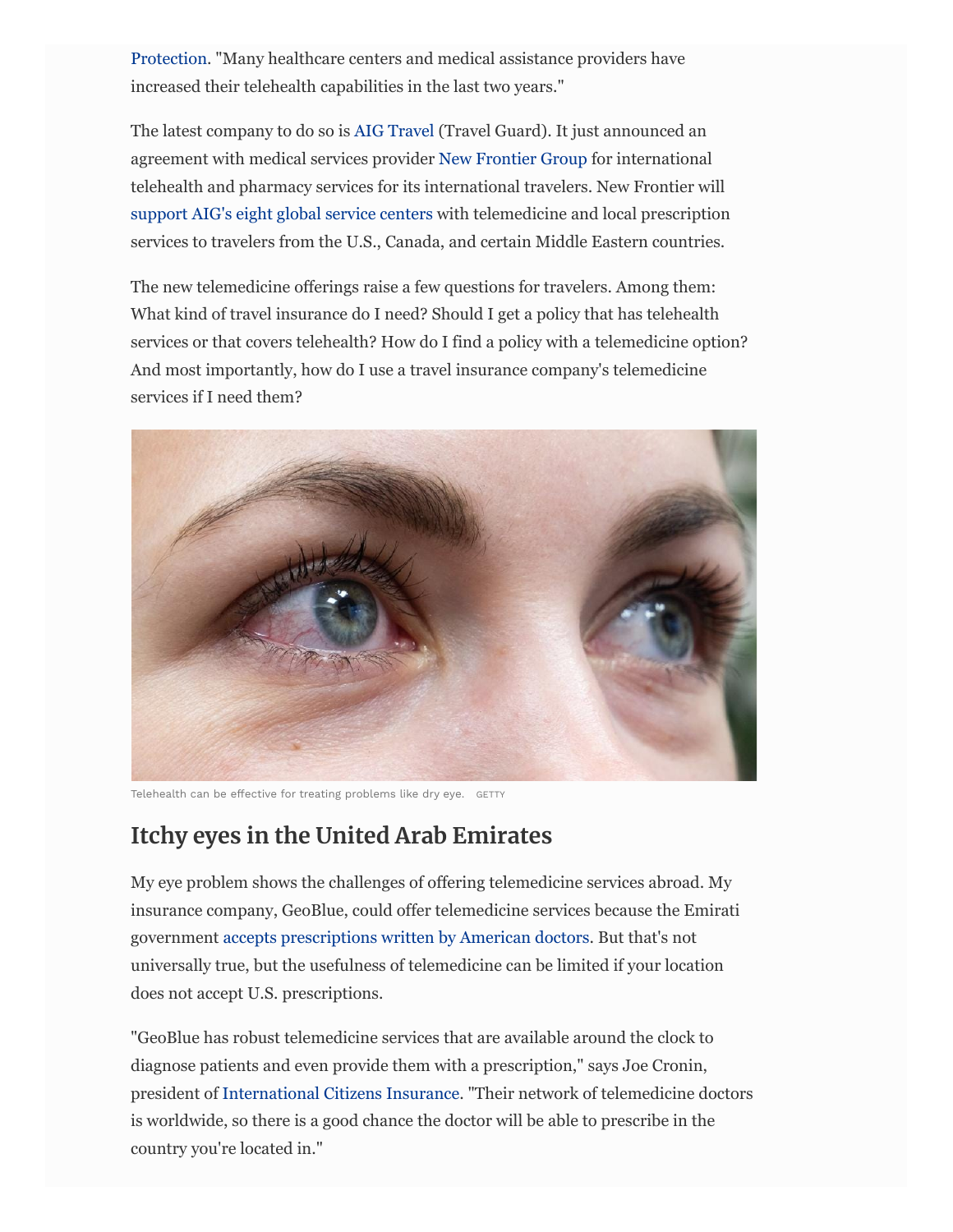GeoBlue's telemedicine services are only accessible through its smartphone app, [GlobalMD.](https://about.geo-blue.com/mobile-resources) I had assumed I could use a desktop application, as I had at my previous health insurance company. I finally connected with a doctor. But ultimately, I decided that the best solution would be to contact my ophthalmologist in the U.S. and have the medication sent to my next destination, South Africa.

In the meantime, I found some soothing over-the-counter eyedrops. And I stayed out of the sun.

### **Which travel insurance companies offer telemedicine services?**

[Travel Guard's](https://www.forbes.com/advisor/travel-insurance/aig-travel-insurance-review/) telemedicine network is made up of more than ten separate providers. So when you call Travel Guard for medical advice, it selects a provider based on your location.

"Telemedicine is a relatively new service from Travel Guard, and as the U.S. and international travel continue to rebound, we are beginning to see usage of our telemedicine network," notes James Page, chief operating officer of AIG Travel.

During the pandemic, [World Travel Protection](https://worldtravelprotection.com/) also partnered with 1800MD and AirDR to increase its telehealth offerings in over 60 countries.

"That included the ability to provide prescriptions when required in their location and assist in completing medical referrals where specialist support is required," says Leach, the company's CEO.

[Generali Global Assistance](https://www.generalitravelinsurance.com/) also offers telemedicine through its travel insurance plans. If you're a policyholder, you can access its telemedicine services through a network of U.S. licensed physicians. They provide information, medical advice and treatment, including prescription medication, when appropriate and legally permitted. Generali's telemedicine is available by phone.

[Redpoint Travel Protection](https://ripcordtravelprotection.com/category/redpoint-resolutions/) offers 24/7 access to an on-site medical team in case of a medical emergency. "Services include medical evacuation coverage, medical referrals and telemedicine consultations," says Karisa Cernera, a director at Redpoint Resolutions.

[Travel Insured International's](https://www.travelinsured.com/) travel protection plans include telemedicine services. "This option provides travelers with the ability to connect with licensed physicians to seek medical treatment, advice, and even prescriptions when necessary," says Sherry Sutton vice president of marketing at Travel Insured International.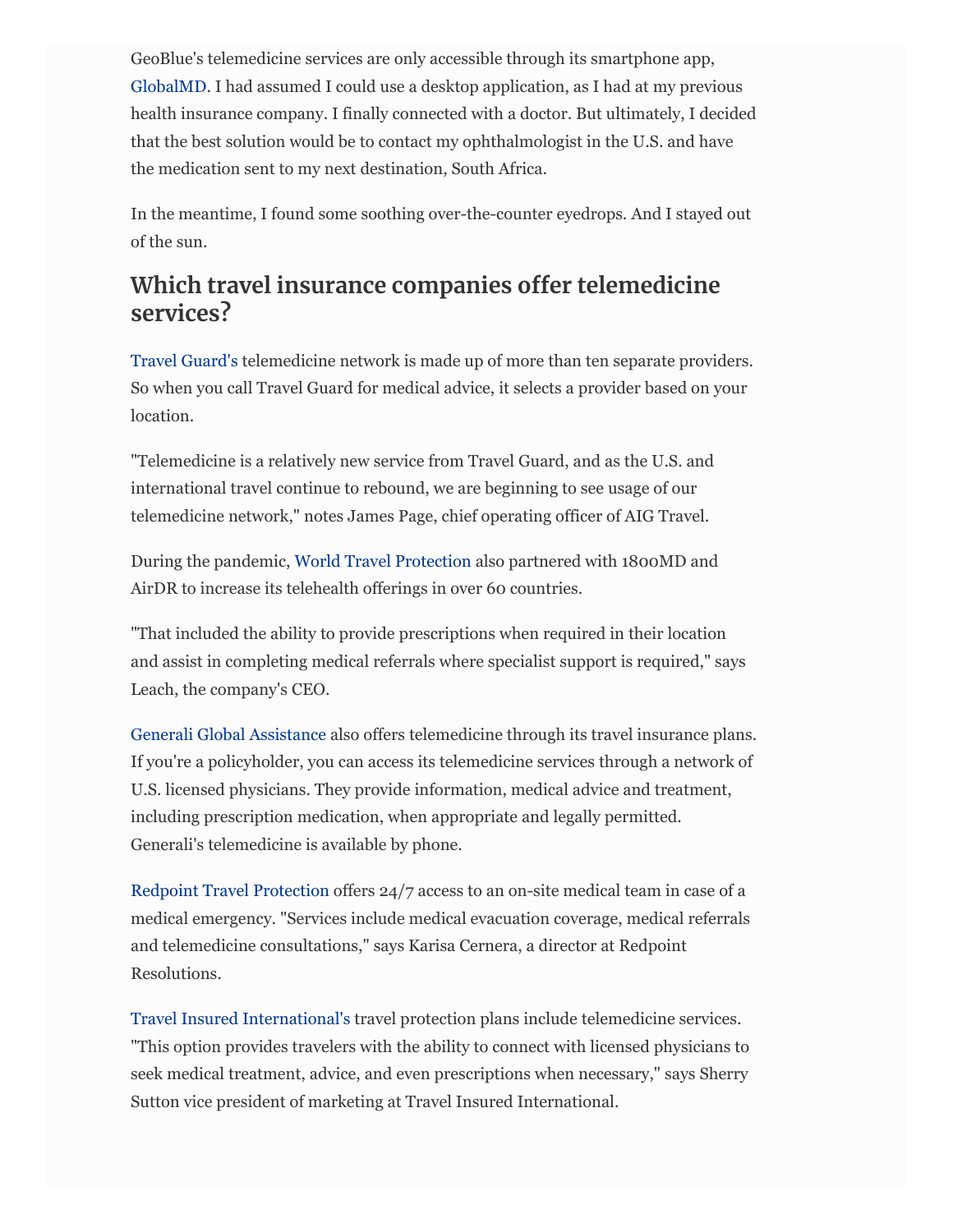### **Which travel insurance companies also cover telemedicine services?**

While some insurance companies may not provide telemedicine services directly, they still cover telemedicine visits. For example, [Allianz Travel Insurance,](https://www.forbes.com/advisor/travel-insurance/allianz-travel-insurance-review/) one of the biggest insurance companies in the U.S., covers telemedicine visits through its policies while you are traveling.

"Our travel assistance team can help assess a customer's situation and direct them to the closest appropriate healthcare provider," says Allianz spokesman Daniel Durazo. "If the customer decides that a telemedicine service is the best option, we will be happy to reimburse the cost of a covered telemedicine visit under the customer's emergency medical coverage."

Many other travel insurance companies cover telemedicine visits.

[Seven Corners Travel Medical](https://www.sevencorners.com/) covers "reasonable and customary" charges up to the policy limit for covered illnesses and injuries, which includes telemedicine. "Our coverage includes health-related services, treatment, and other consultations between an insured and a physician or nurse practitioner," says Angela Borden, product marketing specialist with Seven Corners.

### **Why telemedicine claims are on the rise at travel insurance companies**

Christina Tunnah, general manager for the Americas at [World Nomads,](https://www.forbes.com/advisor/travel-insurance/world-nomads-travel-insurance-review/) says her company has noticed an uptick in claims involving telemedicine.

"Telemedicine is part of the mix of options for World Nomads travelers in need of medical assistance and can often be part of the triage approach," she says. "For example, it may be useful as part of counsel for a traveler in a non-emergency situation."

[Insubuy,](https://www.insubuy.com/) which sells a variety of medical and travel policies through its site, also covers telemedicine.

"Most people want telemedicine as part of their coverage for easier access to healthcare," explains Narendra Khatri, Insubuy's principal. "If you have a bad cold or stomach flu in another country, you don't want to have to seek out and sit in a doctor's office unless absolutely necessary."

## **Advice for using telemedicine with your travel insurance**

Using a telemedicine service isn't as simple as calling your travel insurance company. Experts say there are a few things you need to know before you call. First, and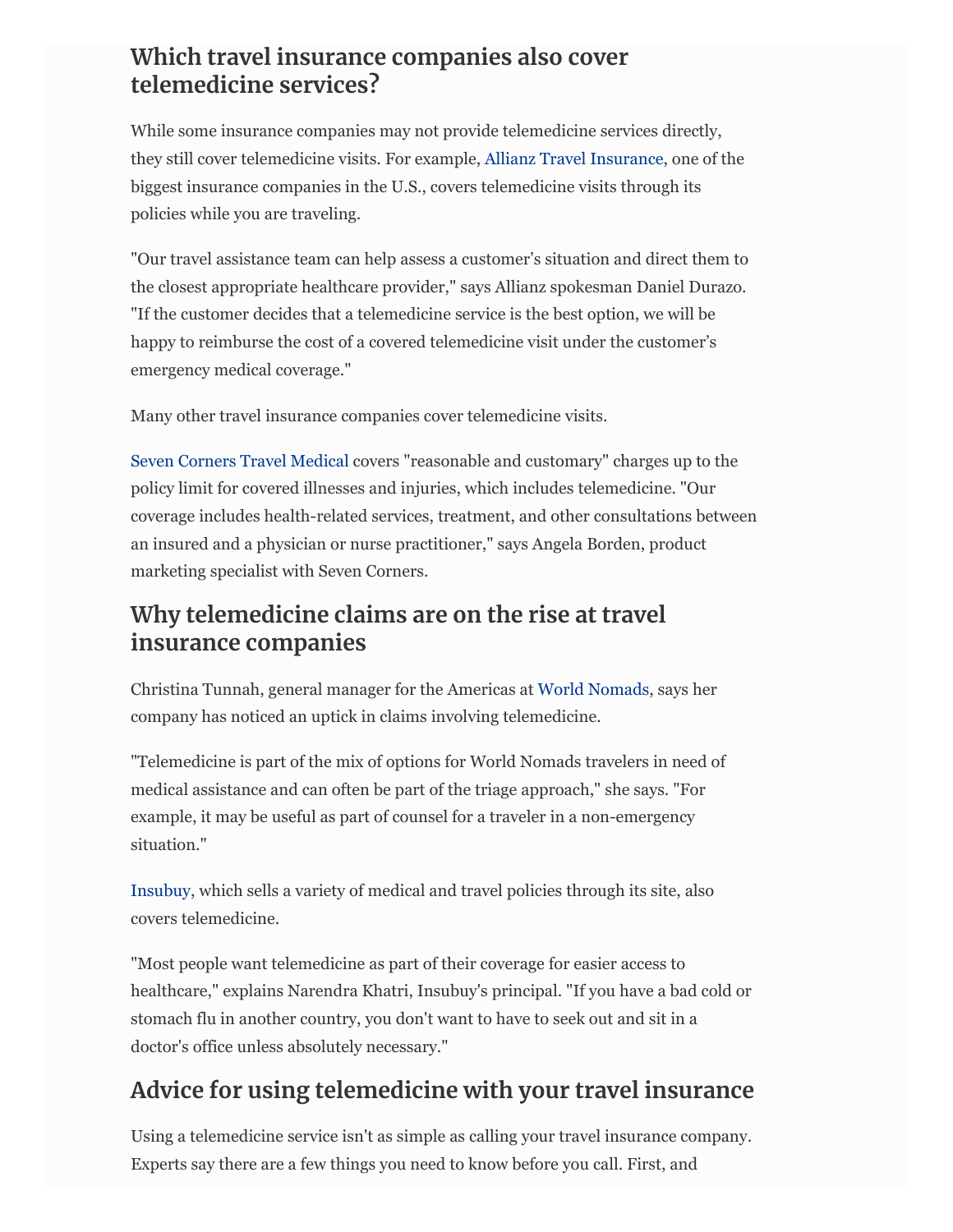perhaps most importantly, read your travel insurance policy to ensure telemedicine is offered or covered. It if isn't, see a doctor in person. It's best to know *before* you buy your policy.

#### **Know when to use telemedicine**

"It's important to recognize when telemedicine services are appropriate and when it's more appropriate to get in touch with the emergency line of your travel insurance [provider," says Jeff Rolander, director of claims at travel insurance startup Faye](https://www.withfaye.com/) Travel Insurance. If you need to go to the E.R., don't call a telemedicine provider; they'll just send you to the hospital.

#### **Prepare for your appointment**

That's the advice of Heather Trimm, a full-time traveler and registered nurse. "Make sure you are somewhere with a strong Wi-Fi connection," she advises. "Find a quiet place so that you can hear your provider clearly, and they can hear you clearly.

And be ready with any questions written down, so you don't forget."

#### **Play to telemedicine's strengths**

Telemedicine is ideally suited for the traveler who may face health challenges unique to the travel environment. "When traveling abroad, people are exposed to numerous viruses, bacteria, parasites, and insects that they are not normally exposed to at home," says Bob Bacheler, managing director o[f Flying Angels,](https://www.flyingangels.com/) a medical transportation service. A telemedicine doctor can quickly diagnose the problem in a remote location even when there are no other medical professionals available.

#### **Recovering from Covid? Use telemedicine**

That's the advice of [Yvette McQueen,](http://www.yvettemcqueenmd.com/) a frequent traveler and medical doctor. "Telemedicine service is a game-changer if the traveler is international and becomes Covid positive," she says. "After five days of isolation and no symptoms, a doctor can have a video visit to provide the traveler with a recovery letter to return to the U.S."

#### **Remember, it's complicated**

If both the patient and the physician are in the U.S., it's much easier to navigate telemedicine. The clinician must be licensed to practice in the state where you're located. "But accessing telemedicine abroad is problematic for a number of reasons," says Amy Roberts, a frequent traveler and user of telemedicine services who lives in Park City, Utah. There are issues with billing and reimbursement, liability, malpractice, e-commerce regulation, fraud and abuse, anti-corruption, and global tax compliance. Roberts recommends trying local healthcare first if you're overseas.